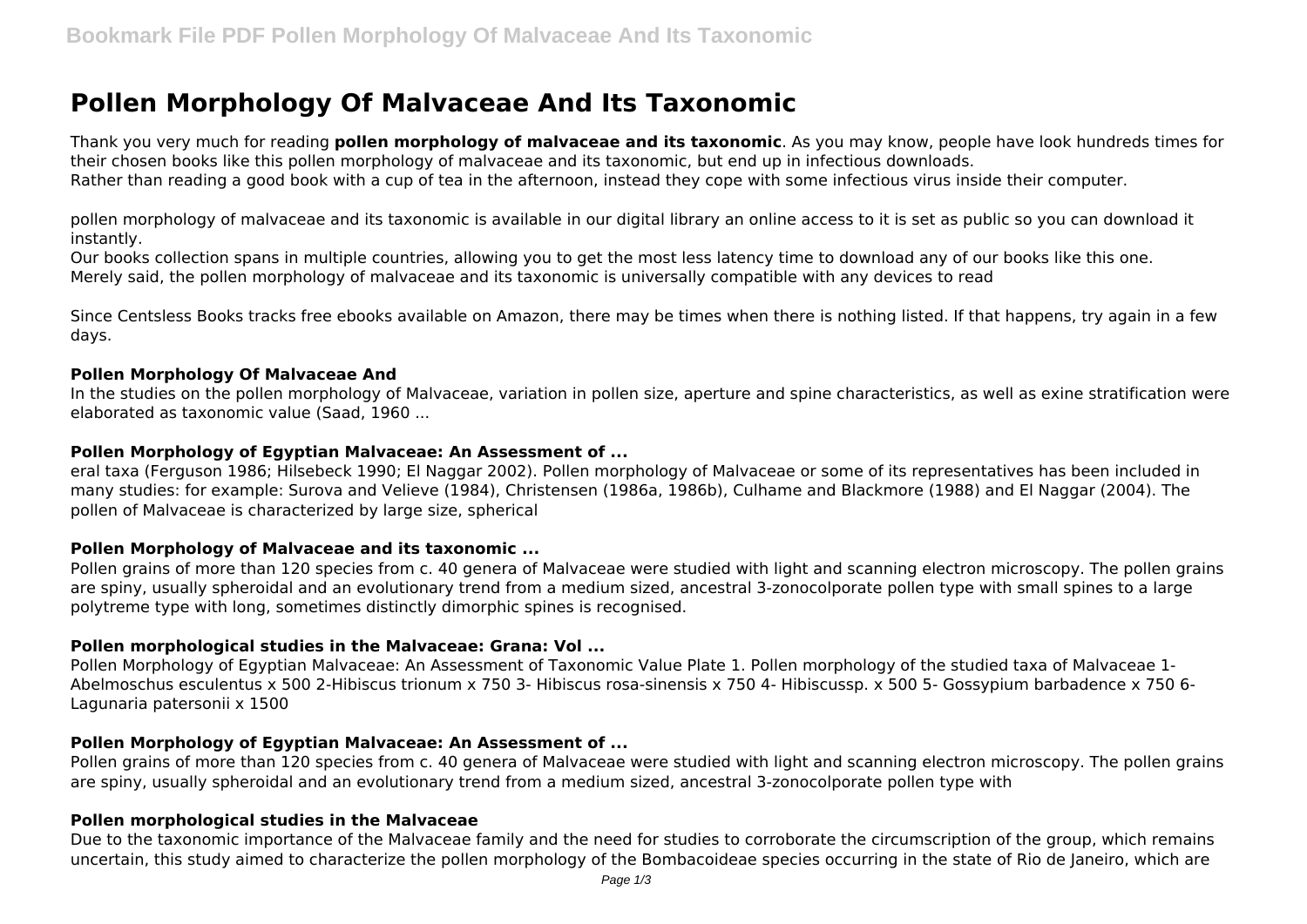distributed predominantly in areas of restinga (coastal woodland) and Atlantic Forest, in order to support taxonomic studies of the group.

## **Pollen morphology of selected species of the subfamily ...**

Saba MD, Santos FAR. 2015. Pollen morphology and exine ultrastructure of selected species of Waltheria L. (Byttnerioideae-Malvaceae). Review of Palaeobotany and Palynology 221: 204-210. [ Links ] Saba MD, Santos FAR, Esteves GL. 2004. Palinotaxonomia das tribos Byttnerieae DC., Hermannieae DC. e Helictereae DC.

## **Pollen morphology of Waltheria L. (Malvaceae ...**

Malvaceae pollen is uncollectable for corbiculate bees which has previously been ascribed to pollen size, spines, and pollenkitt. We analysed the influence of pollen grain properties (diameter, spine length, spine density) on the collectability of echinate (spiny) pollen by bumble bees (Bombus terrestris).

### **Pollen grain morphology is not exclusively responsible for ...**

The pollen grains of this apertural type are called Pantoporate or Periporate, e.g., Amaranthaceae, Chenopo- diaceae, Malvaceae etc. Ulcus: Distal simple circular aperture with length/breadth ratio <2 and restricted to less than half the distal surface.

#### **Morphological Characteristics of Pollen Grains**

In Malvaceae, heterostyly is common in the genera Melochia and Waltheria (Byttnerioideae), which also exhibit pollen dimorphism. The pollen grains of the brevistyle morph are microechinate, while those of the longistyle morph are suprareticulate.

## **Pollen morphology and exine ultrastructure of selected ...**

Important Types of Malvaceae: 1. Althaea rosea (Fig. 38.5): Habit: Tall ornamental annual herb. Root: Tap, branched and annual. Stem: Erect, cylindrical, green, hairy, woody and solid. Leaves: Alternate, stipulate, petiolate, simple, palmati-lobed with a cordate base, multicostate reticulate venation. Inflorescence: Solitary axillary. Flower:

## **Malvaceae: Characters, Distribution and Types**

Pollen morphology and the degree ofpollen variability within the fourteen species belongingto the two genera, Abutilon Mill.and HibiscusL. of the family Malvaceae was studied and documented in...

## **(PDF) Pollen morphology of 14 species of Abutilon and ...**

The Malvaceae is generally characterized by large spherical pollen grains with an elaborate system of sculpturing. The species under con- sideration here are pantoporate with small apertures and conspicuous echinae or verrucae uniformly distributed over the surface of the grain.

#### **Malvaceae - ScienceDirect**

Conversely, distinct pollen morphology was reported by Saad (1960) in Malvaceae and he observed distinguish morphological features between the genera. Also, this family was divided into six pollen categories; on the basis of aperture number and diameter, grain diameter and spine form ( Culhane and Blackmore 1988 ).

## **Various Pollen Morphology in Hibiscus syriacus**

Hibiscus hirtus - Malvaceae - pollen oblate spheroidal, pantoporate, exine with echinate sculpturing, with convex bulbous protuberances. k. Hibiscus